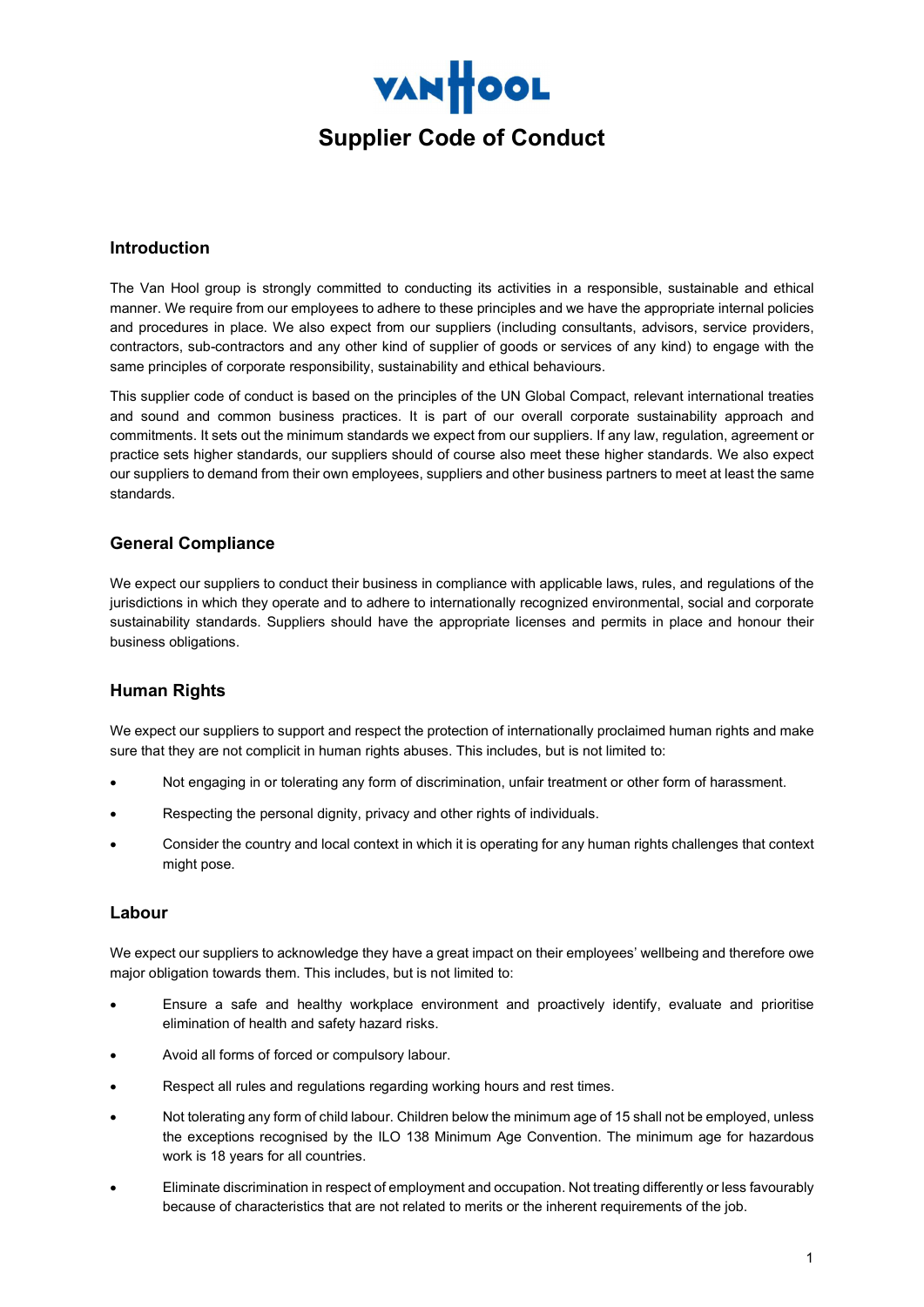

- Uphold the freedom of association and the effective recognition of the right to collective bargaining in accordance with applicable laws.
- Employee compensation meets at least the legal minimums including overtime and are in line with industry standards. Pay wages at regular intervals and inform employees about the method of its calculation.
- Employees are free to raise concerns and speak up without fear of reprisal.

#### Environment

We expect our suppliers to support a precautionary approach to environmental challenges, undertake initiatives to promote greater environmental responsibility, and encourage the development and diffusion of environmentally friendly technologies. This includes, but is not limited to:

- Maintaining knowledge about the environmental impact of their activities and minimizing such impact as much as possible.
- Dealing responsibly and economically with energy, water, raw materials, packaging and other resources.
- Reduce emissions and other waste.
- Take initiatives to favour the sustainable use of renewable resources.

### Anti-Corruption

We expect our suppliers to work against corruption in all its forms such as but not limited to fraud, money laundering, extortion and bribery. This includes, but is not limited to:

- Not engaging in or tolerating any form of corruption and have appropriate measures in place to monitor and enforce this. Suppliers shall not offer any gifts, facilitation payments or other benefits to Van Hool employees that could improperly influence such employee.
- Conducting fair competition in accordance with all applicable competition and antitrust laws. In particular, suppliers will not conclude anti-competitive agreements with competitors, suppliers, customers or other third parties and will not abuse a dominant market position.
- Respecting any propriety rights and confidential information of third parties.
- Avoid conflicts of interests or at least be transparent about the existence of conflicts of interests.

#### **Sustainability**

As we strive for continues improvement, this code of conduct may be amended and/or supplemented from time to time. We expect our suppliers to stay up-to-date themselves of evolutions in relevant legislation and sound and common business practices.

We want to cooperate with our suppliers to assess and ensure compliance with the principles set out in this supplier code of conduct. Suppliers shall allow the Van Hool group to make reasonable enquiries to verify or otherwise monitor compliance with this code of conduct which may, in certain circumstances, include audits with suppliers. The Van Hool group reserves its rights to discontinue any relationship with suppliers for non-adherence to the principles set out herein.

Anyone who has any questions or comments on this policy is invited to contact our CSR committee at CSR@vanhool.com. Our suppliers can also contact their usual contact person at Van Hool.

October 2021 Filip Van Hool, CEO